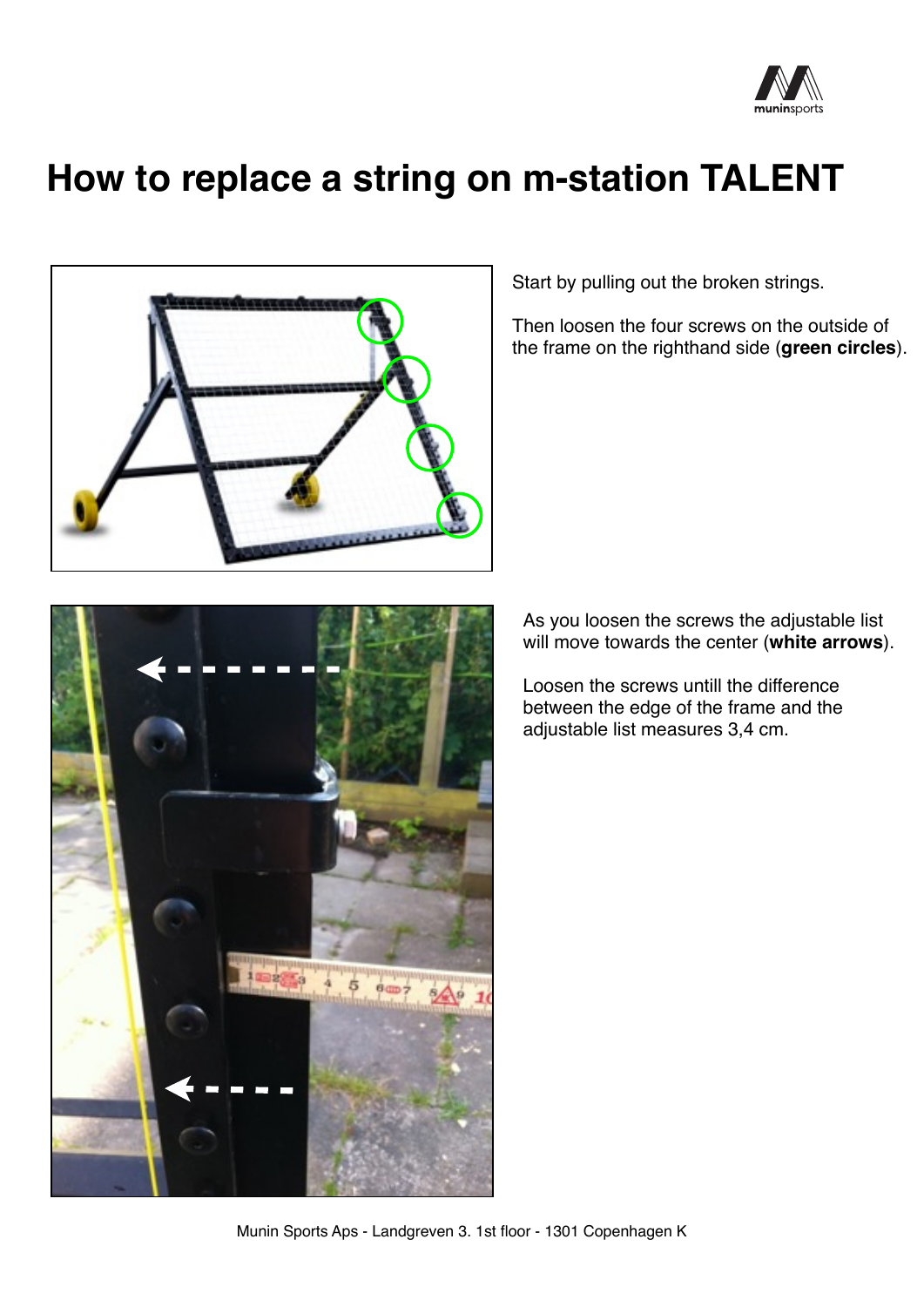



On the top left side of the frame you will find a single fixed knot (**green circle**).

Fix the knot at the end of the string on the knot in the top left corner of m-station, as illustrated on the picture.

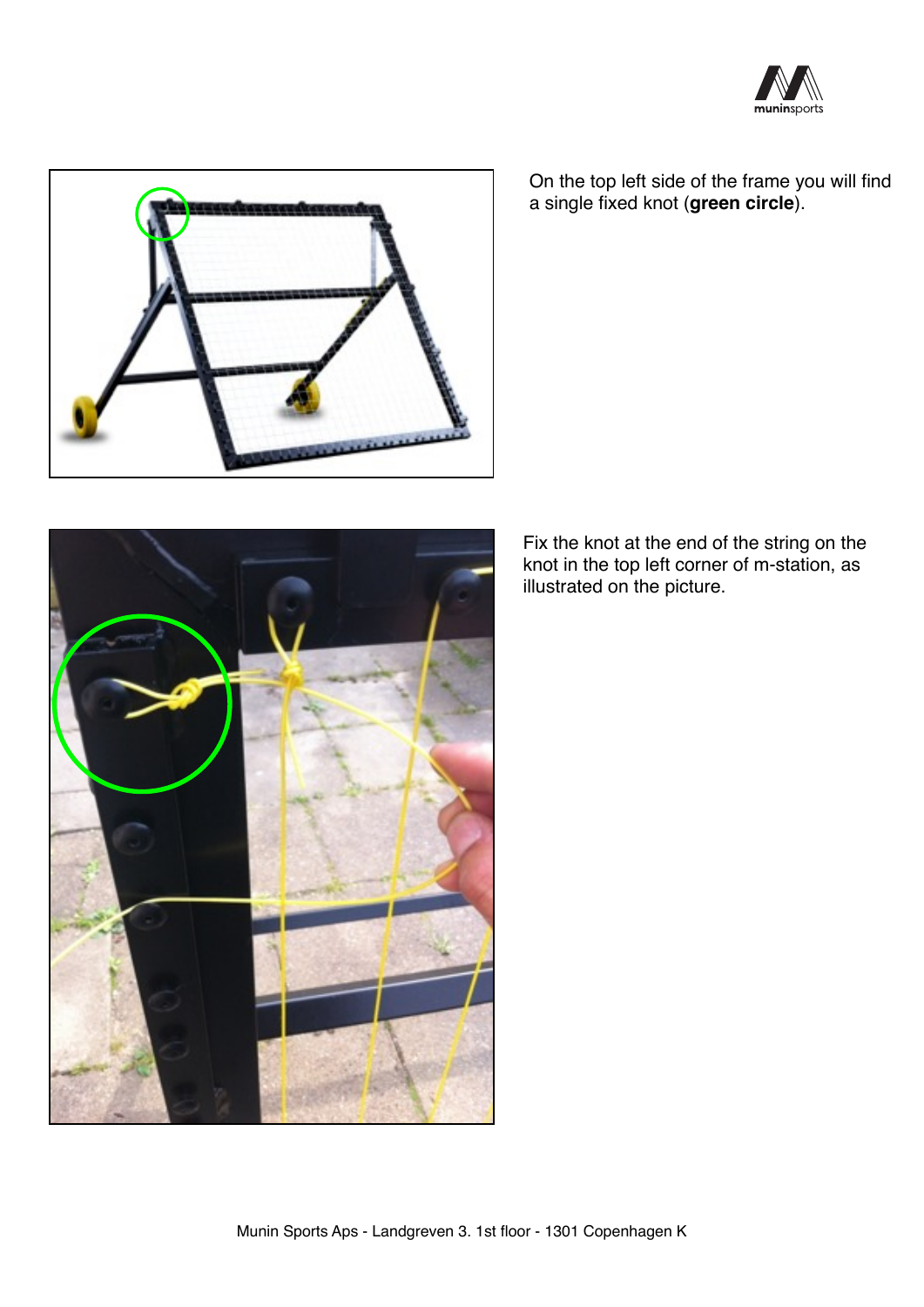



Start merging the horizontal string with the vertical string by pulling the net from the left to the right as illustrated in the picture.



Pull the horizontal string through the vertical string - sequentially - behind and infront of the

See illustration to the left.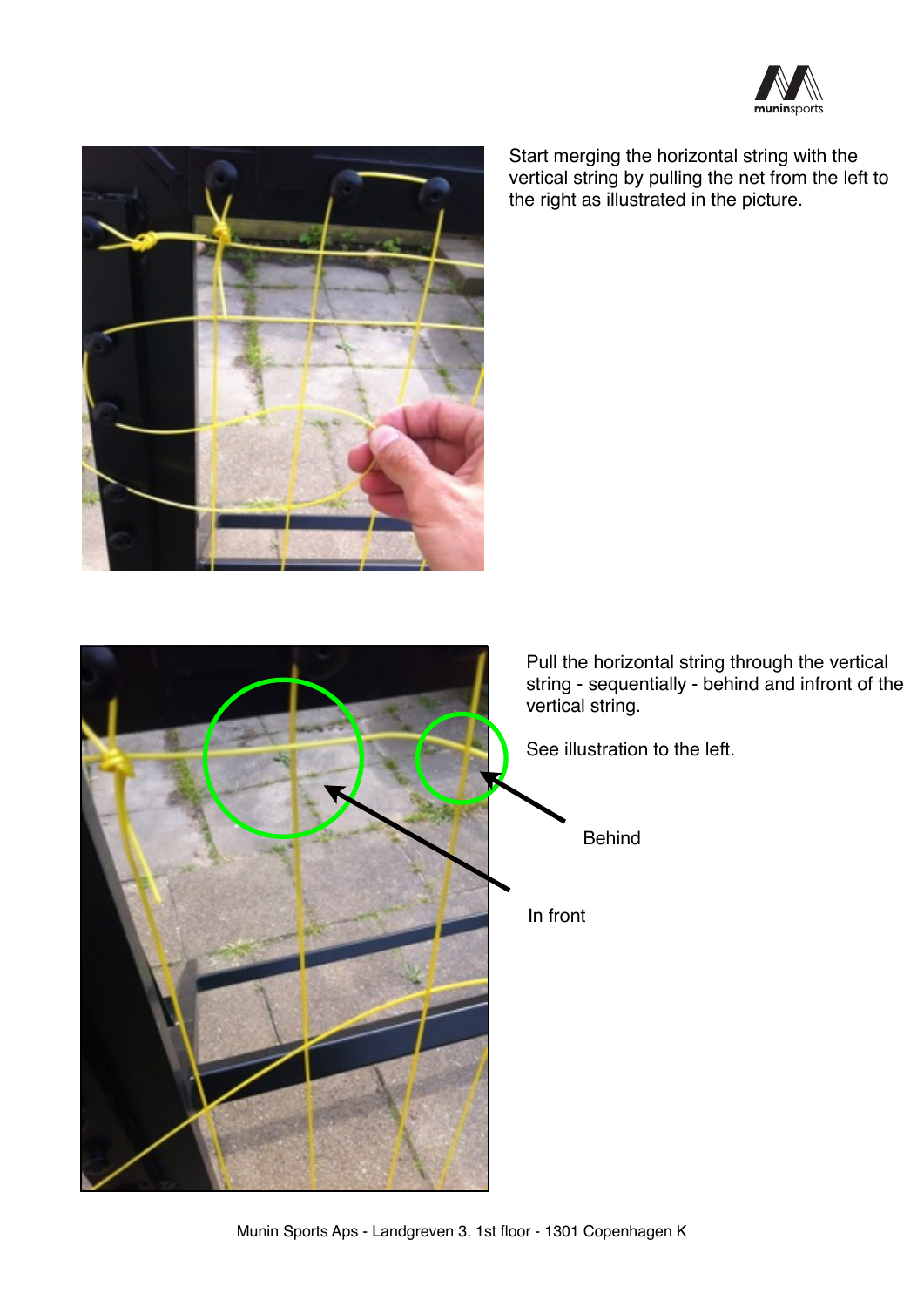



Keep going until you have merged all the horizontal strings with the vertical strings and pulled the strings around the fixed points on the left and on the right side of the frame.

In the end you will be able to fix the knot to the fixed point on the bottom right side of the frame.



Fix the knot to the fixed point in the bottom right side of the frame (**green circle**).